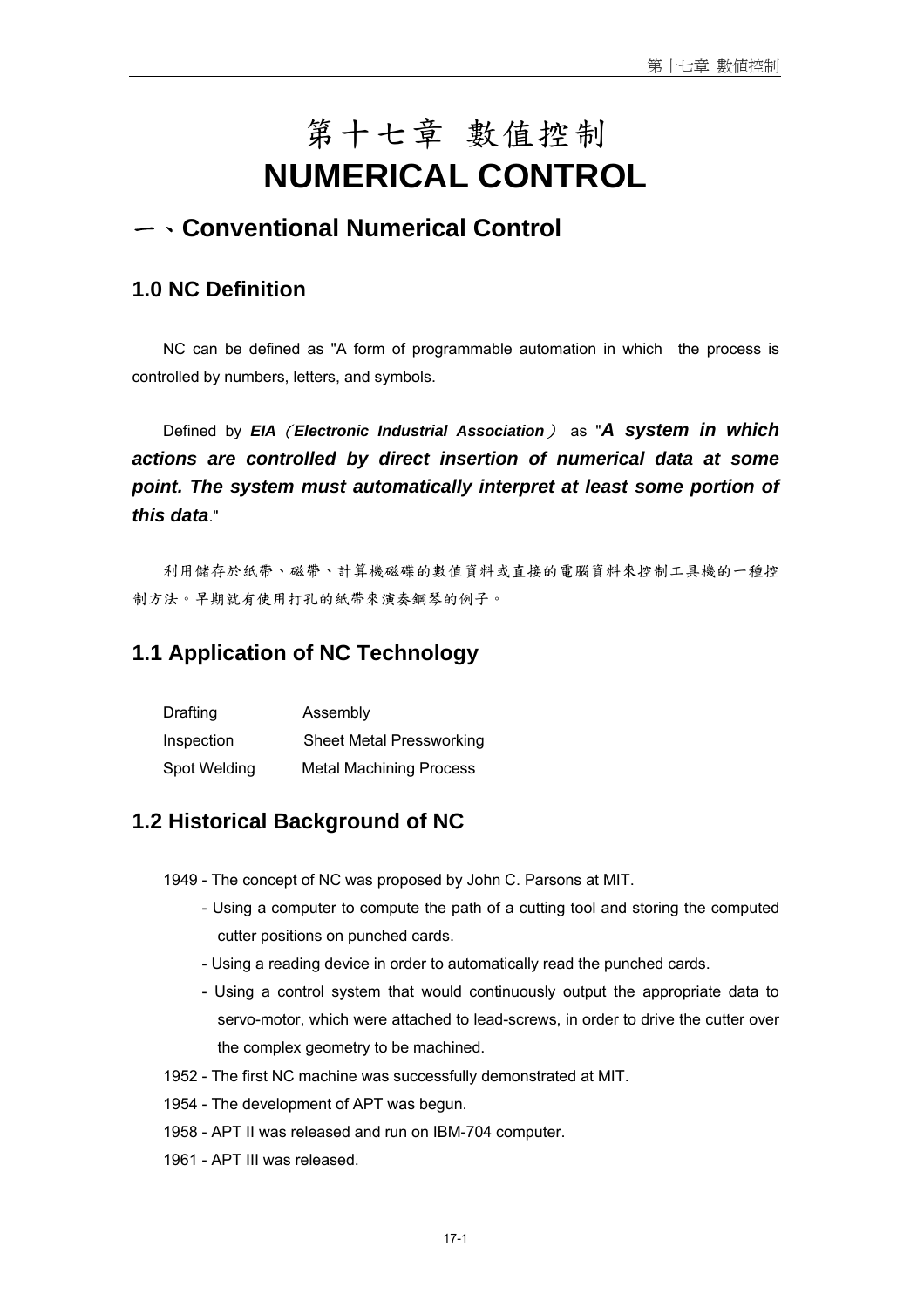- 30 companies of Aerospace Industries Association elected Illinois Institutes of Technology Research Institute to further develop and maintain APT III language.
- APT long-range program was established.
- APT IV was planned.

# **1.3 Basic Components of an NC System**

**QProgram of Instructions** Controller Unit Machine Tool or Other Controlled Process

**Service State** 

 $\circ$ 

右圖為一數值控制六角車床



右圖為一具有儲存刀 具功能的加工中心( Machining center) 。



#### **1.3.1 Program of Instructions**

The program of instructions is the detailed step-by-step set of directions which tell the machine tool what to do.

It is coded in numerical or symbolic form on some type of input medium that can be interpreted by the controller unit.

The common input mediums to the NC system are:

 $\Box$ 1 in wide punched tape Punched card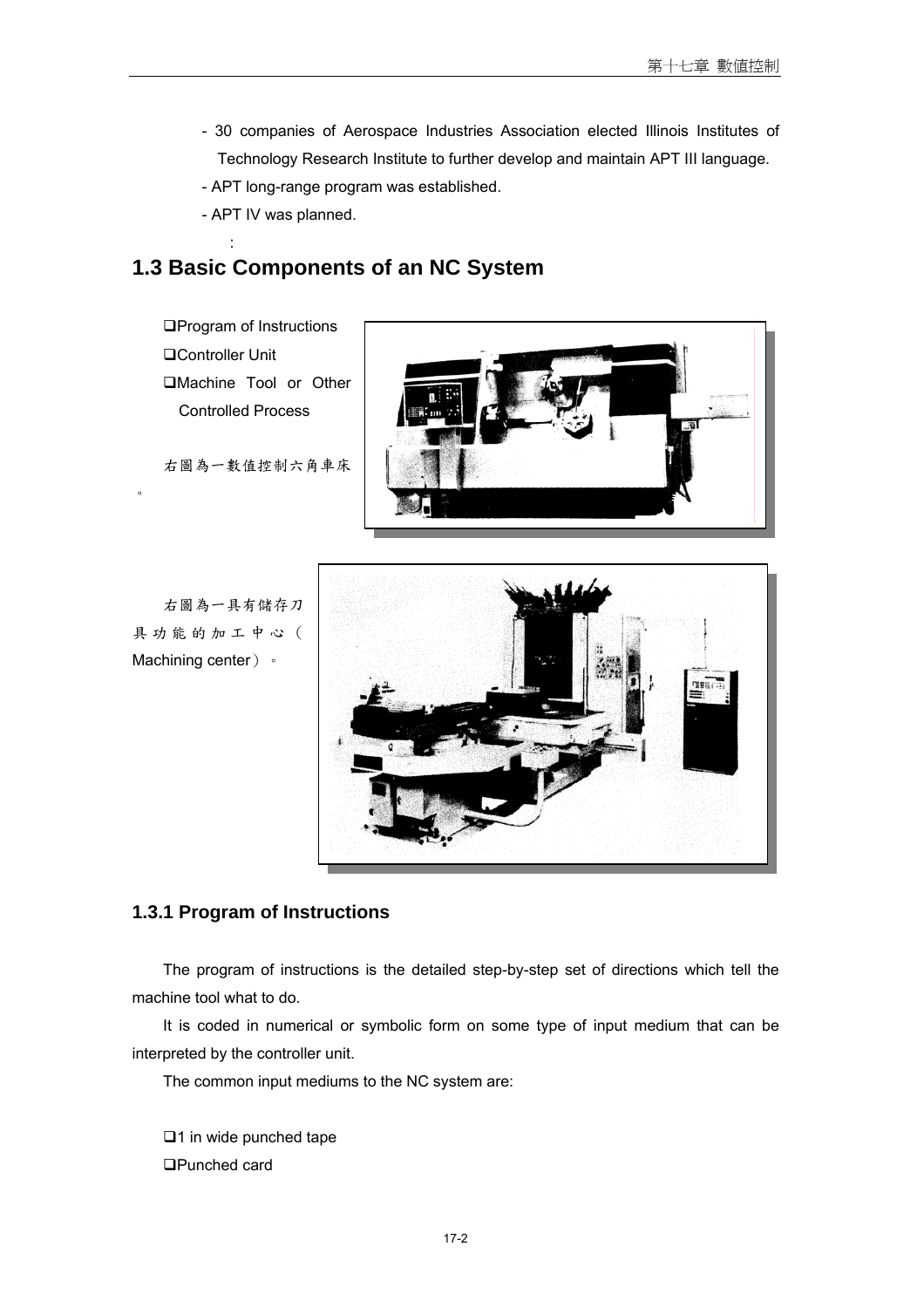#### □Magnetic tape

35mm motion picture film



下圖所示為打孔的紙帶,為二進位字碼十進位系統。

The common input methods to the NC system are:

Manual entry of instruction data to the controller unit.

Direct link with computer.

### **1.3.2 Controller Unit**

The functions of controller unit are:

■Read/Interpret the program of instructions

Convert the instruction into the mechanical actions of the machine tool.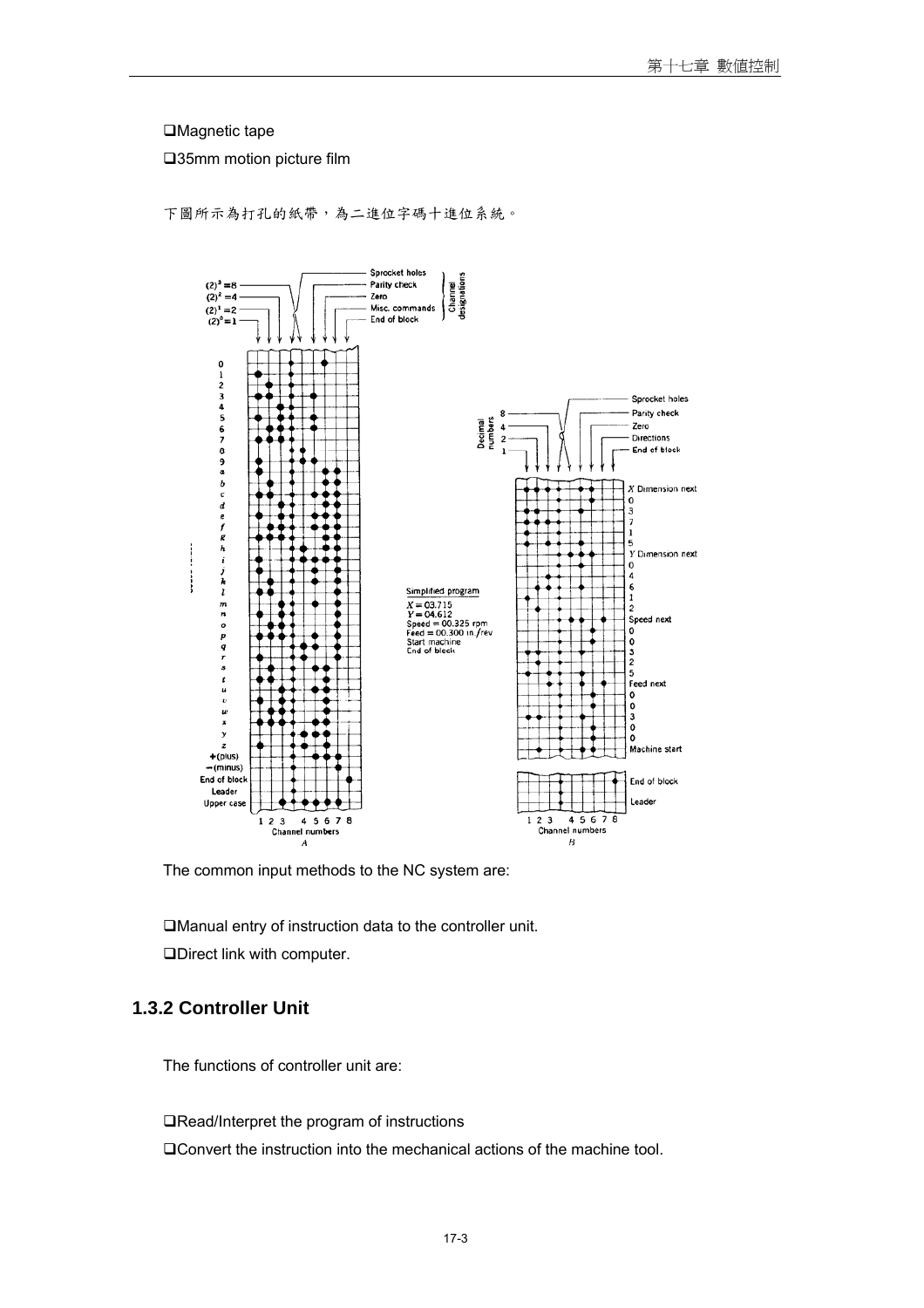The typical elements of NC controller unit include:

**□The tape reader** 

□Data buffer

Signal output channels to "servo-motor or other controller" of the machine tool

**OFeedback channels from** 

the machine tool □Sequence controls to coordinate the overall operation of the foregoing elements

Control panel/console

右圖所示為一雙軸、openloop control system。

右圖所示為一單軸、closedloop control system。





### **1.3.3 Machine Tool or Other Controlled Process**

To perform machining operations

**□Worktable □Spindle**  $\Box$ Motors Controls necessary to derive worktable, spindle, and motors. □Cutting tools Work fixtures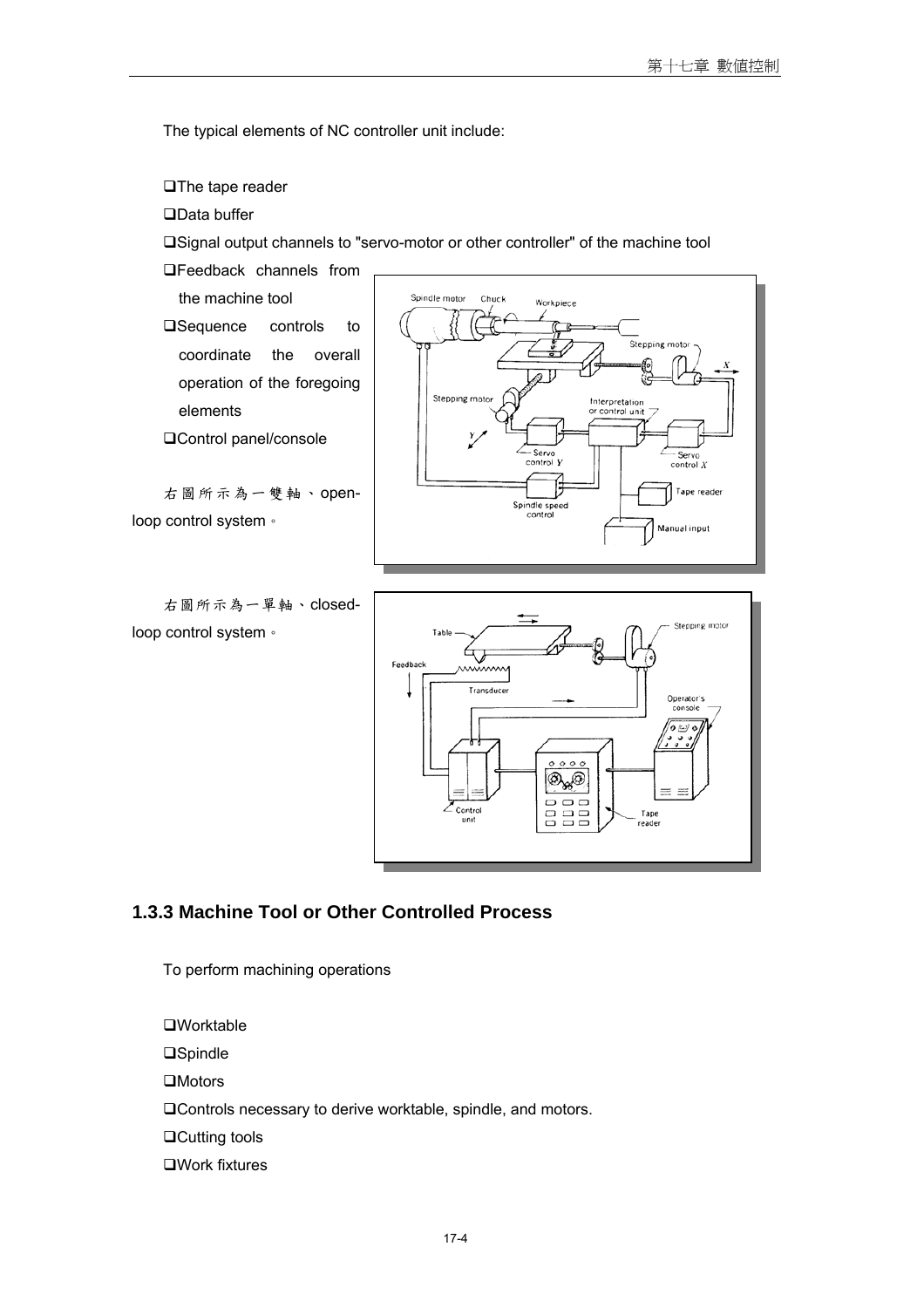Other auxiliary equipments needed in the machining operation.

# **1.4 The NC procedure**

To utilize NC in manufacturing, the following steps must be accomplished.

# **OProcess planning** Preparation of a route sheet (a listing of the sequence of operations which must be performed on the workparts) Part programming and verification Manual part programming Computer assisted part programming Tape preparation (unnecessary) Tape verification (unnecessary) **Qlnput** part program to NC controller **OProduction**



# **1.5 Coordinate System**

In order to plan the sequence of positions and movements of the cutting tool relative to the workpiece. It is necessary to establish a standard axis system by which the relative position can be defined.

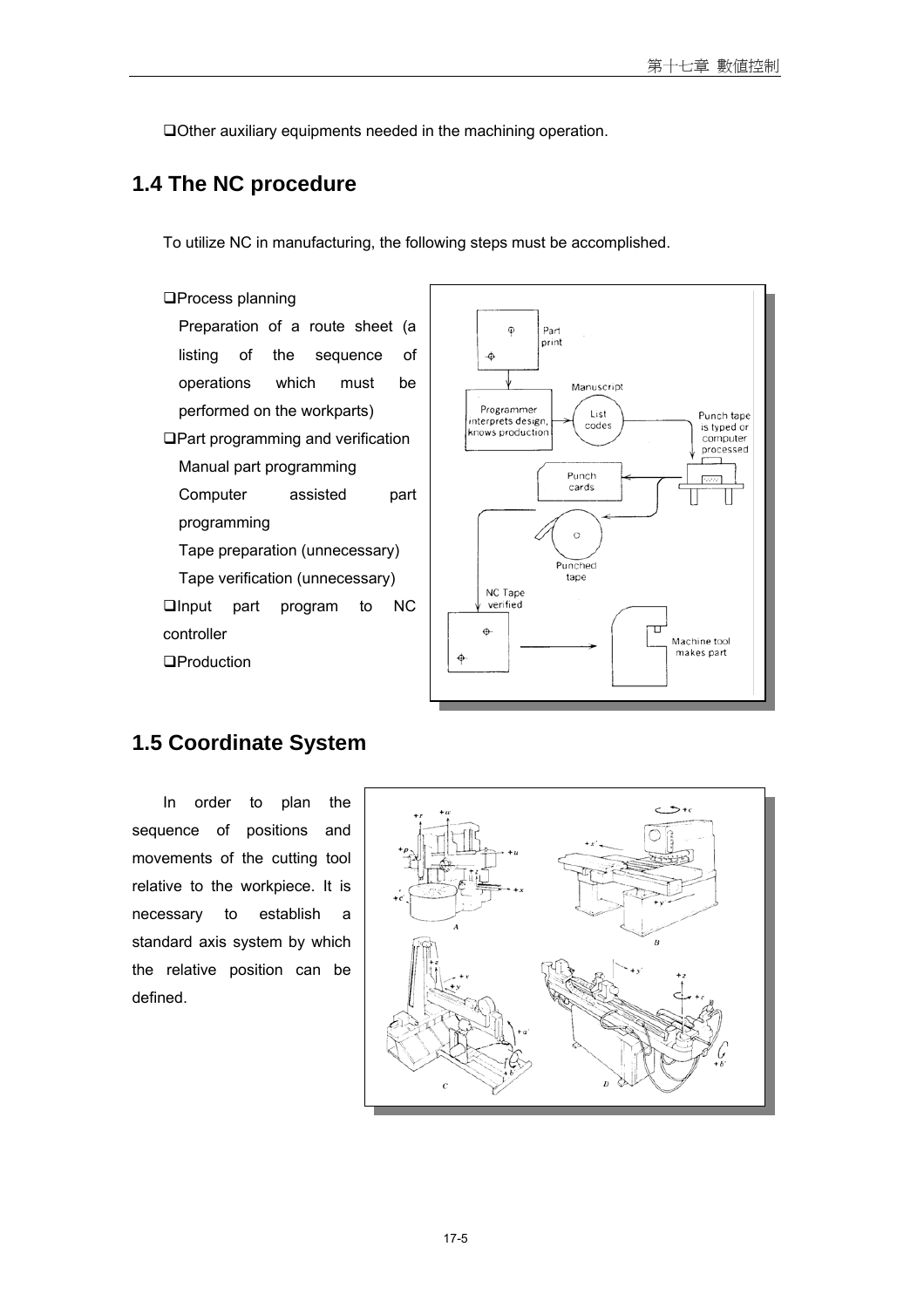

# **1.5.1 Coordinate System for Milling/Drilling Operation**

### **1.5.2 Coordinate System for Turning Operation**



# **1.6 Machine Motions**

How to define the position of the tool relative to the origin.

Fixed zero and floating zero

**Fixed zero:** The origin is always located at the same position on the machine table.

**Floating zero:** The machine operator can set the zero point at any position on the machine table.

Absolute positioning and incremental positioning



EXAMPLE: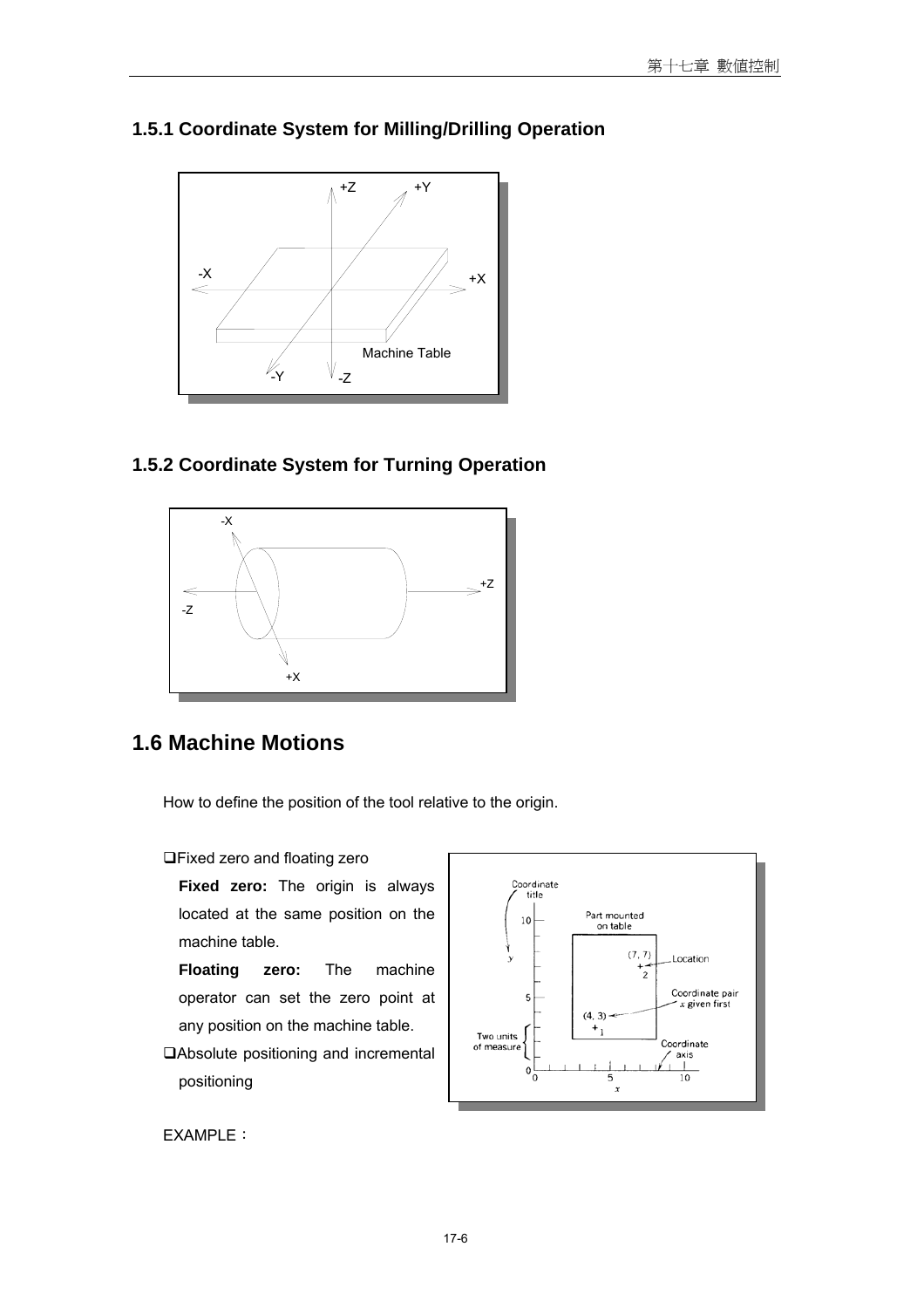### **1.7 NC Motion Control Systems**

Concerning the relative motion between the workpiece and cutting tool.

Point to Point NC (PTP) (Positioning) □Straight Cut NC Contouring NC (Continuous Path NC)

# **1.8 Applications of NC**

NC systems are widely used in industry today, especially in the "metalworking" industry.

**OMilling QTurning Q**Boring Drilling and other related process **□Grinding OSawing** 

Following are the general characteristics of production jobs in metal machining for which numerical control would be most appropriate:

Parts are processed frequently and in small lot sizes. **The part geometry is complex.** Many operations must be performed on the part in its processing. Much metal needs to be removed. Engineering design changes are likely. □Close tolerances must be held on the workpart.  $\Box$ It is an expensive part where mistakes in processing would be costly. **□The parts require 100% inspection.** 

# **1.9 Potential Applications of NC**

- **QPressworking machine tools**
- Welding machines
- **QInspection machines**
- Automatic drafting
- **QAssembly machines**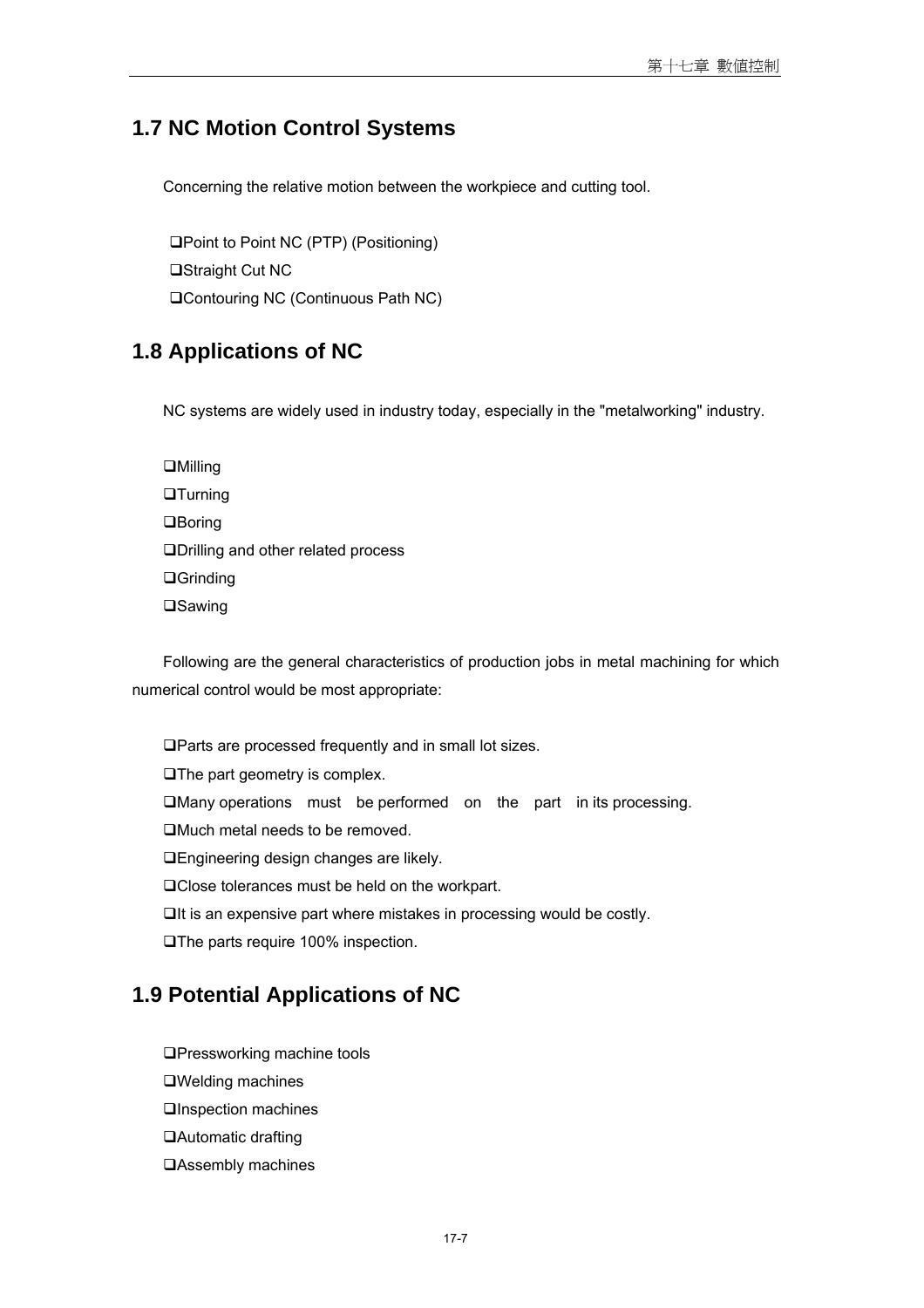□Tube bending **□Flame cutting** □Plasma cutting **QLaser beam processes** □Cloth cutting Automatic riveting Wire-wrap machines Automated knitting machines

# **1.10 Economics of NC**

#### **Advantages of NC:**

■Reduced nonproductive time □Reduced fixture ■Reduced manufacturing lead time **QGreater manufacturing flexibility QImproved quality control QReduced inventory** ■Reduced floor space requirement

#### **Disadvantages of NC:**

Higher investment cost Higher maintenance cost Finding and/or training NC personnel

# **1.11 NC Part Programming**

Planning and documenting the sequence of processing steps to be performed on the NC machine.

Manual part programming

The programmer writes the machining instructions on a special form called a part programmer manuscript. > Tedious task and subject to error

Computer-assisted part programming

Employing the high speed digital computer to assist in the part programming process.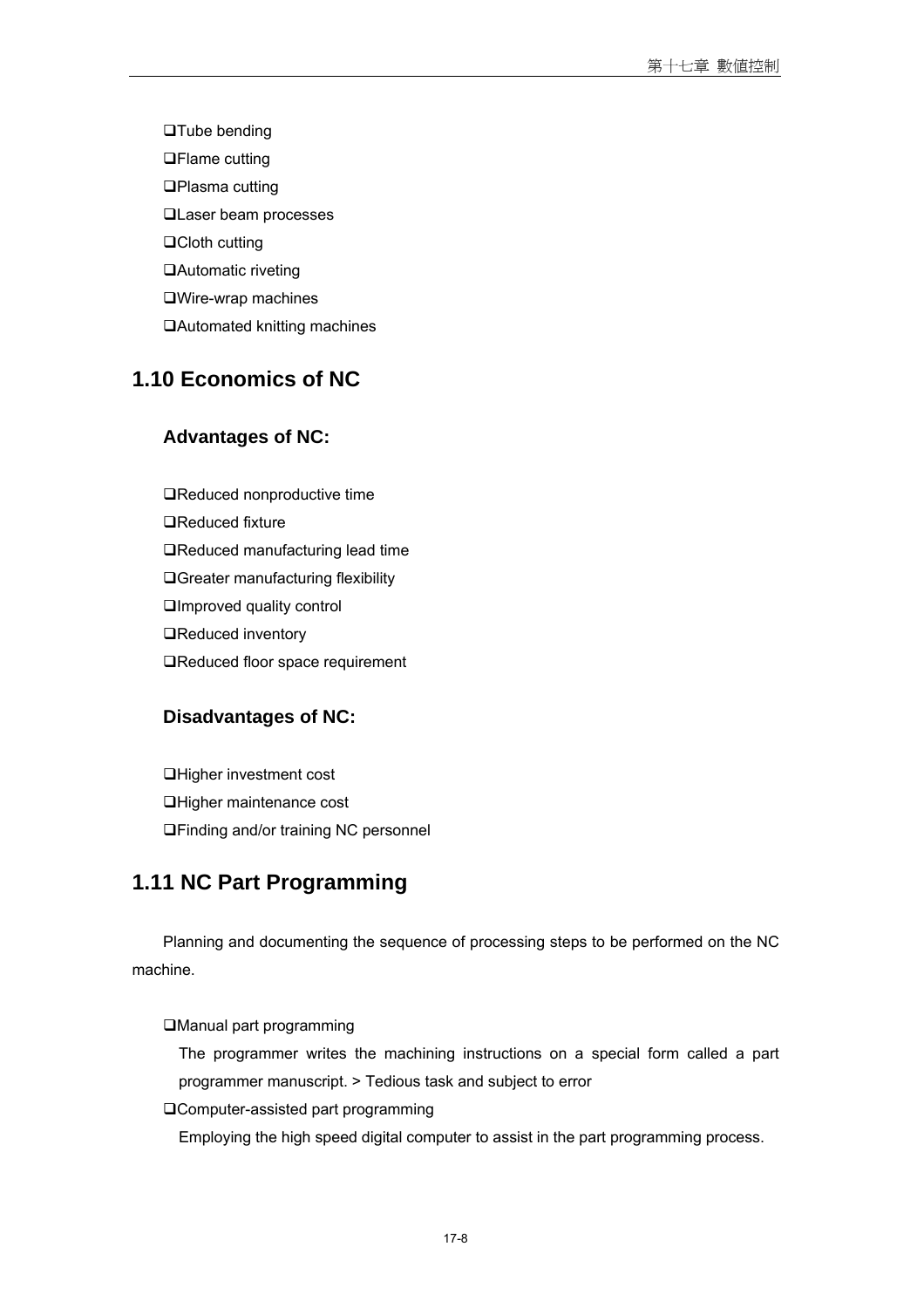There are many part programming language systems have been developed to perform automatically most of the calculations which the programmer would otherwise be forced to do.

>>>> Saving times and resulting in a more accurate and more efficient part program.

Part programmer's job:

Defining the workpart geometry

Specifying the operation sequence and tool path

Writing the English-like statements of the APT part program

Computer's job:

Input translation

Arithmetic calculation

Cutter-offset computation

Post-processor

# 二、**Extension of Numerical Control**

Direct Numerical Control Computerized Numerical Control Adaptive Control □Industrial Robots

### **2.0 Definition of Direct Numerical Control**

DNC is a manufacturing system in which a number of machines are controlled by a computer through direct-connection and in real time.

Also, defined by EIA as:

DNC is a system connecting a set of NC machines to a common memory for part program or machine program storage with provision for on-demand distribution of data to machines.

□The tape reader is omitted. Involves data connection and processing from the machine tool back to the computer.

### **2.1 Components of a DNC system**

Central computer (and satellite mini/micro computers)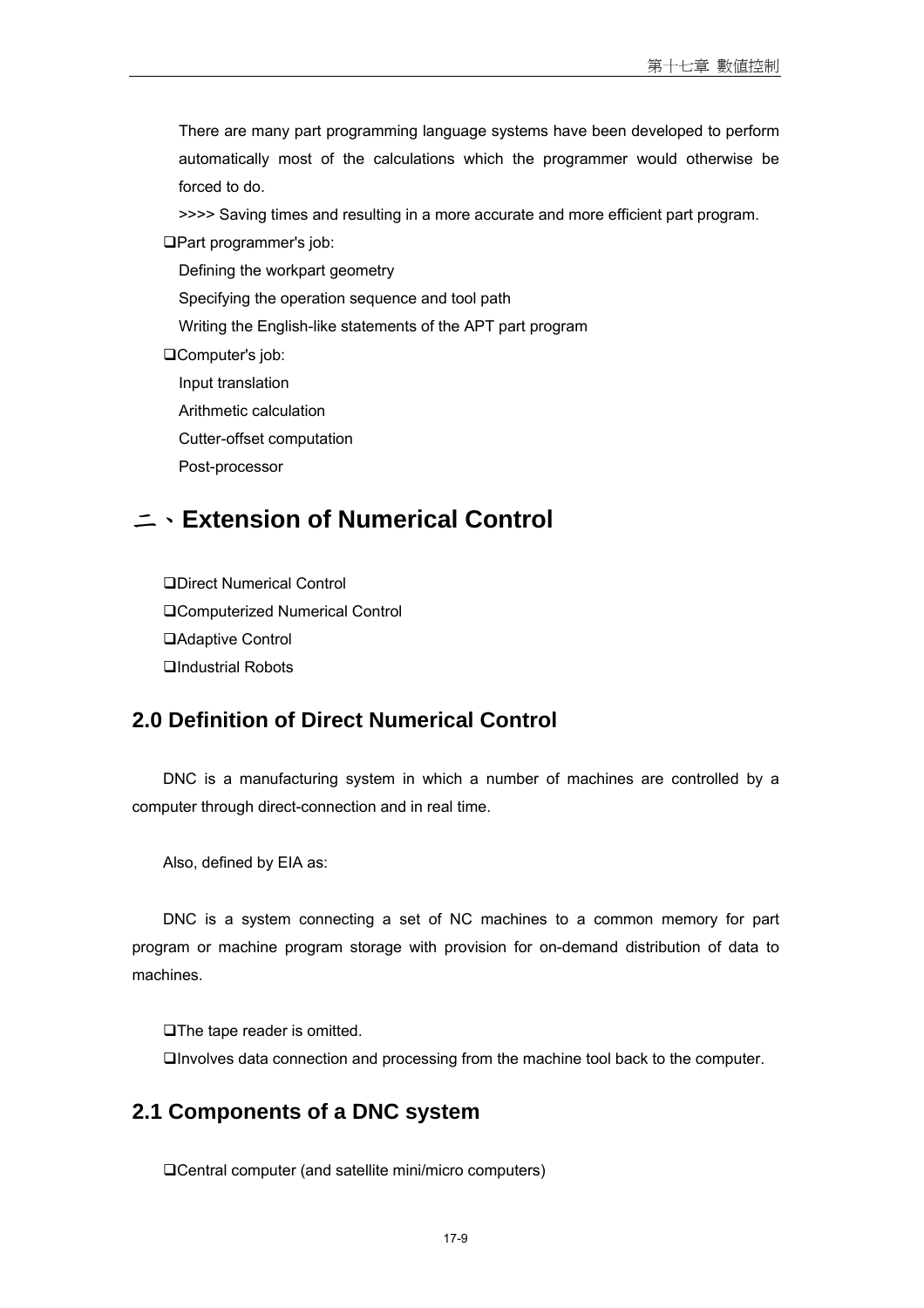**□Bulk memory to store NC part program** Communication lines and interfaces □Machine tools Management S/W

Depending on the number of machines and the computational requirements imposed on the computer. The configuration of the DNC system can be divided into:

### (**1**)**DNC system without satellite computer**



### (**2**)**DNC system with satellite computer**

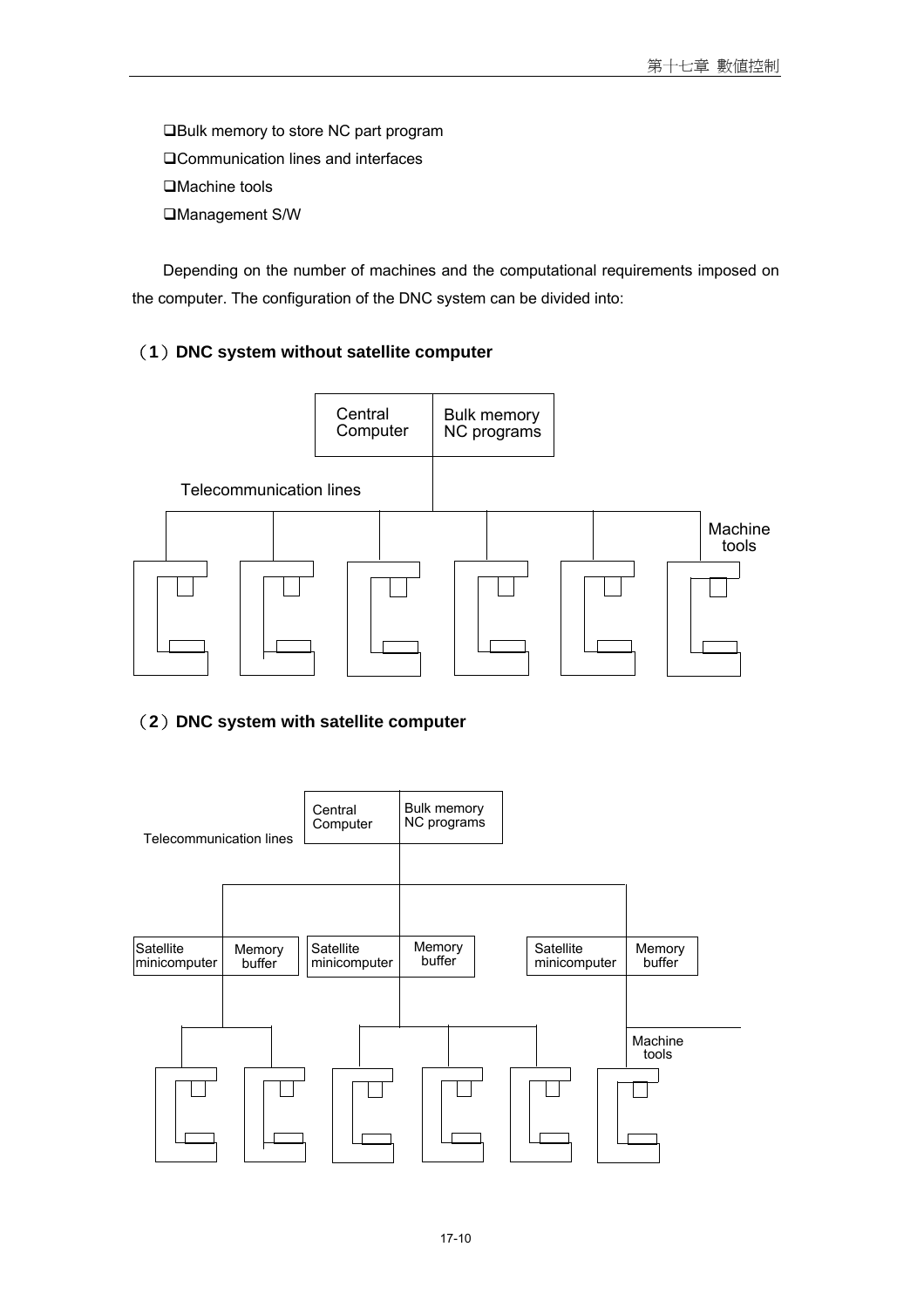# **2.2 Two Types of DNC**

There are two alternative system configurations by which the communication link is established between the control computer and the machine tool.

#### (**1**)**Behind the Tape Reader (BTR) system:**

The computer is linked directly to the regular NC controller unit.

Except for the source of the command instructions, the operation of the system is very similar to conventional NC.

The controller unit uses two temporary storage buffers to receive blocks of instructions from the DNC computer and convert them into machine actions. While one buffer is receiving a block of data, the other is providing control instructions to machine tool.



#### > Its cost is less

#### (**2**)**Special Machine Control Unit:**

Replace the regular controller unit with a special machine control unit.

- The special control unit is designed to facilitate communication between the machine tool and the computer.
- The special MCU configuration achieve a superior balance between accuracy of the interpolation and fast metal removal rates than is generally possible with the BTR system.
- The special MCU is soft-wired. (flexible)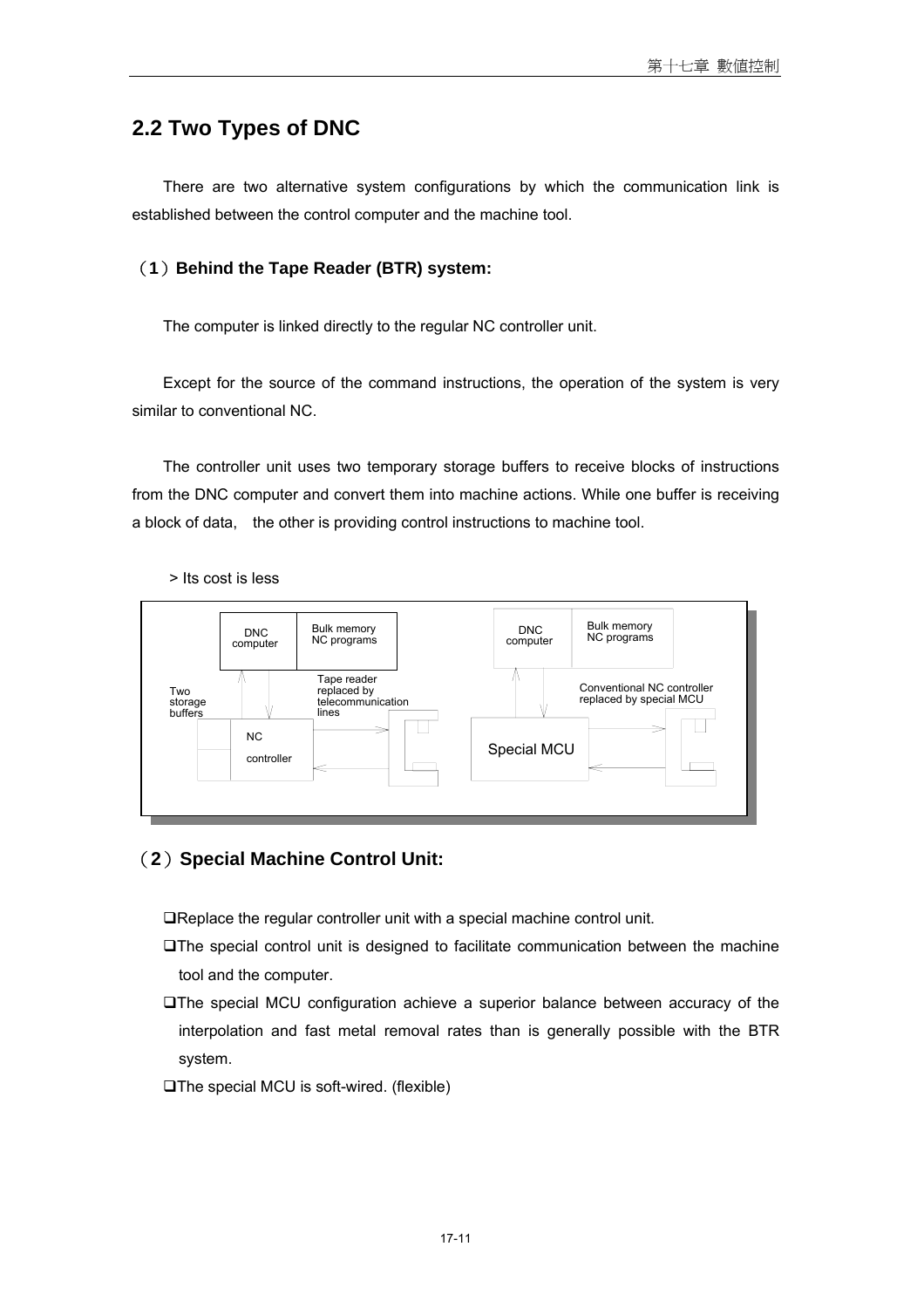# **2.2 Functions of DNC**

The functions which a DNC system is designed to perform:

 $\Box$ NC without punched tape. □NC part program storage. Data collection, processing, and reporting. **QCommunication.** 

### **2.2.1 NC part program storage**

The program storage subsystem must be structured to satisfy several purposes:

The program must be made available for downloading to the NC machine tools.

- The subsystem must allow for new programs to be entered, old programs to be deleted, and existing programs to be edited.
- The DNC software must accomplish the postprocessing function. (The part programs in a DNC system would typically be stored as the CLFILE. The CLFILE must be converted into instructions for a particular machine tool.)
- The storage subsystem must be structured to perform certain data processing and management functions, such as file security, displays of programs, and manipulation of data.

### **2.2.2 Data collection, Processing, and Reporting**

The purpose of this functions is to "monitor" production of the factory.

The data concerned are:

□Tool usage Machine utilization **OProduction piece counts** 

These data must be processed by the DNC computer, and reports are prepared to provide management with information necessary for running the plant.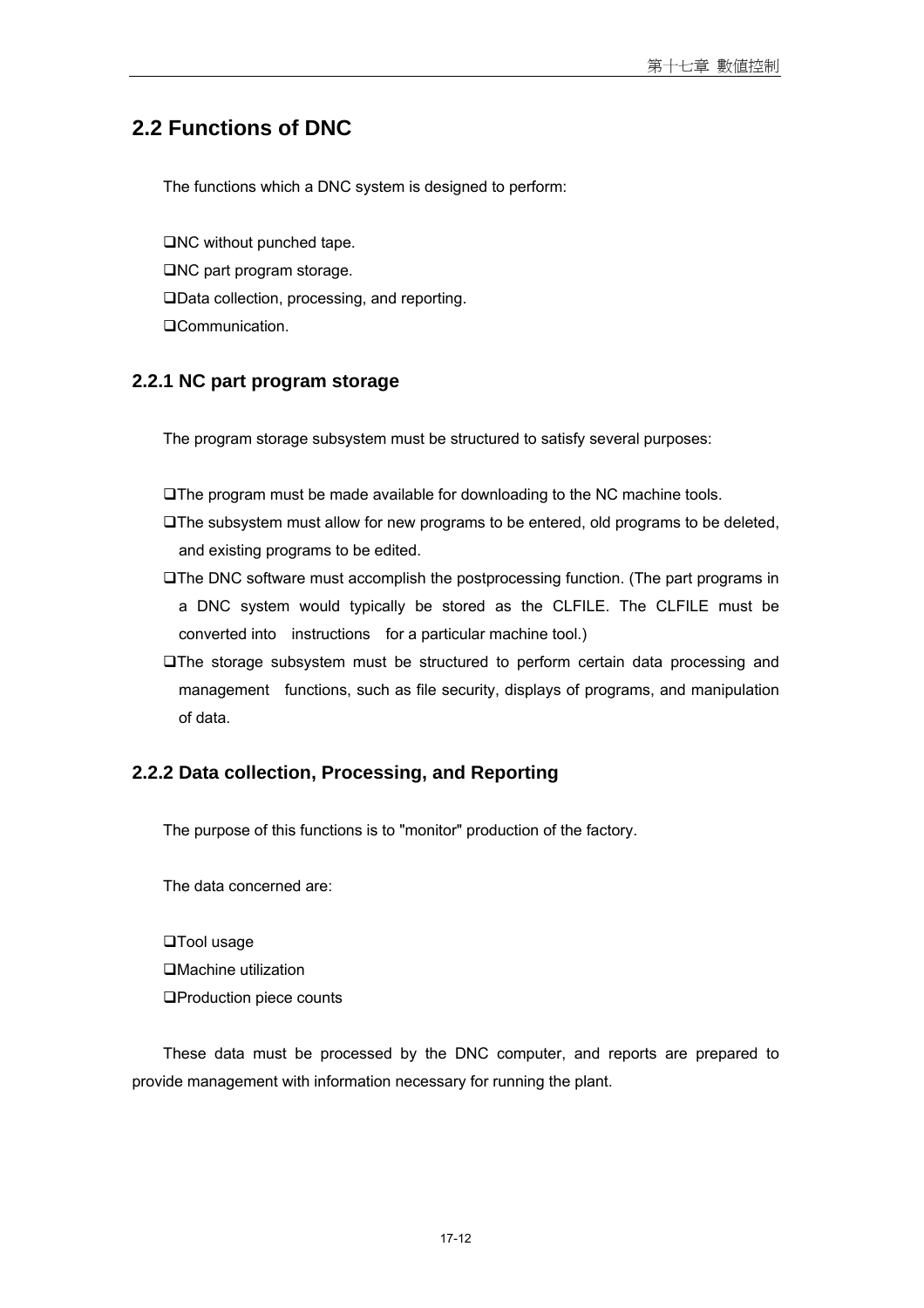### **2.2.3 Communication**

A "Communication Network" is required to accomplish the previous functions of DNC. The essential communication links in DNC are between the following components of the system:

□ Central computer and machine tools Central computer and NC part programmer terminal □ Central computer and bulk memory

Optional communication links may also be extended to following additional systems:

□CAD system □Shop floor control system □ Corporate data processing computer ■Remote maintenance diagnostics system □Other computer-automated system in the plant

# **2.3 Advantages of DNC System**

Elimination of punched tapes and tape readers Convenient storage of NC part programs in computer files □Programs stored as CLFILE Greater computational capability and flexibility ■Reporting of shop performance Establishes the framework for the evolution of the future computer automated factory.

# **3.0 Computer Numerical Control (CNC)**

DNC is only one of two approaches in which the computer is used to control the NC machine. Chronologically, DNC came first. The initial DNC systems appeared commercially in the mid-to-late 1960s. Since then the physical size of the digital computer has been reduced at the same time that its computational capabilities have been increased. The result of these improvements has been the development of a new systems concept in NC: CNC.

CNC is an NC system that utilizes a dedicated, stored-program computer to perform some or all of the basic numerical control functions.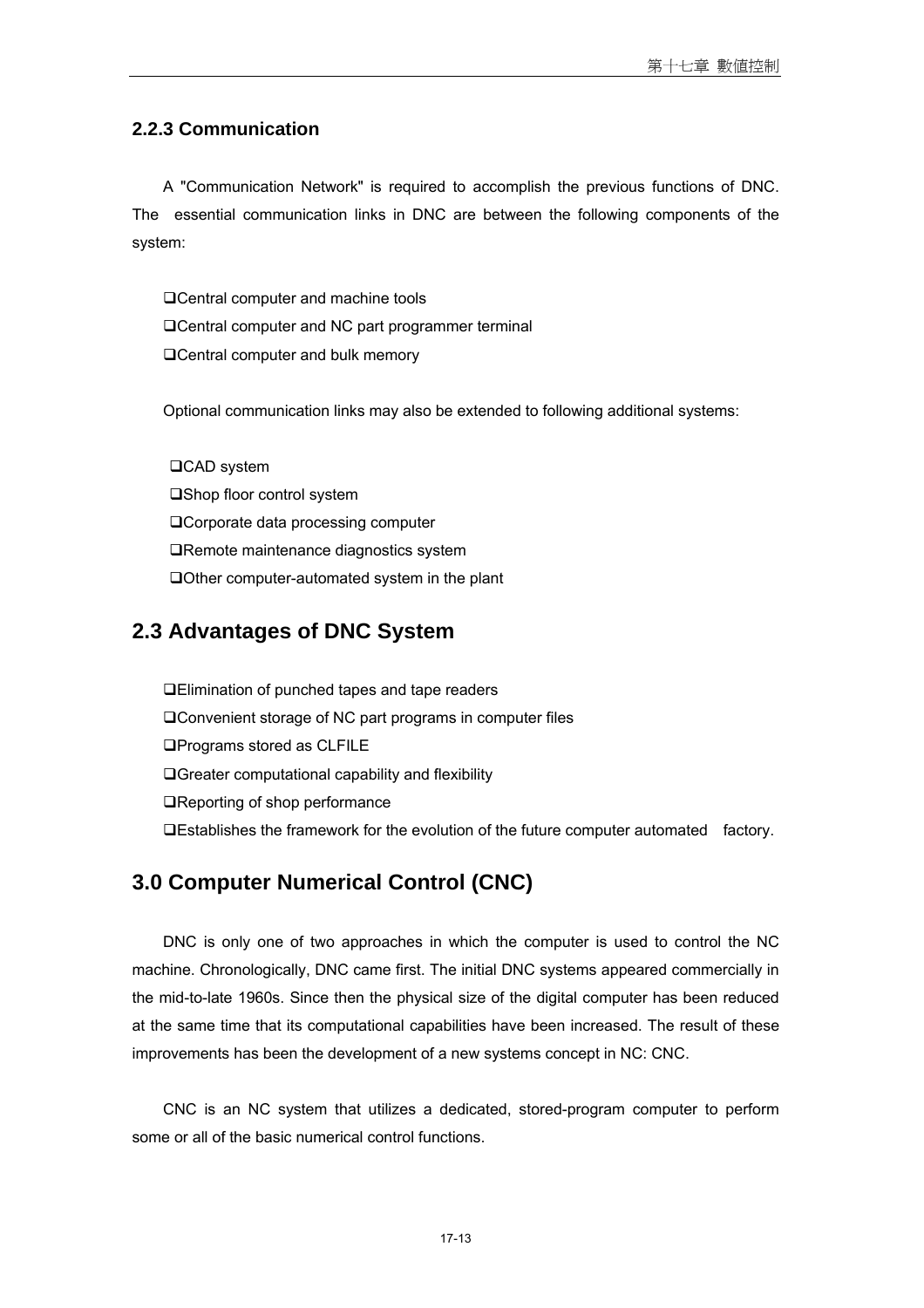#### **The differences between the DNC and CNC:**

□CNC computers control only one machine.

- DNC computers distribute instructional data to, and collect data from, a large number of machines.
- OCNC computers are located very near their machine tools.
- DNC computers occupy a location that is typically remote from the machine under their control.
- DNC software is developed not only to control individual pieces of production equipment, but also to serve as part of a management information system in the manufacturing sectors of the firm.
- CNC software is developed to augment the capabilities of a particular machine tool.

#### **Compared to regular NC:**

CNC offers additional flexibility and computational capability.

New system options can be incorporated into the CNC controller simply by reprogramming the unit.

# **3.1 Functions of CNC**

Machine tool control In-process compensation Improved programming and operating features **QDiagnostics** 

#### **3.1.1 Machine tool control**

#### **(1) Hybrid CNC**

In the hybrid CNC system, the controller consisted of the soft-wired components plus hardwired logic circuits. The



hard-wired components perform feed rate generation and circular interpolation. The computer performs the remaining control functions plus other duties not normally associated with a conventional hard-wired controller.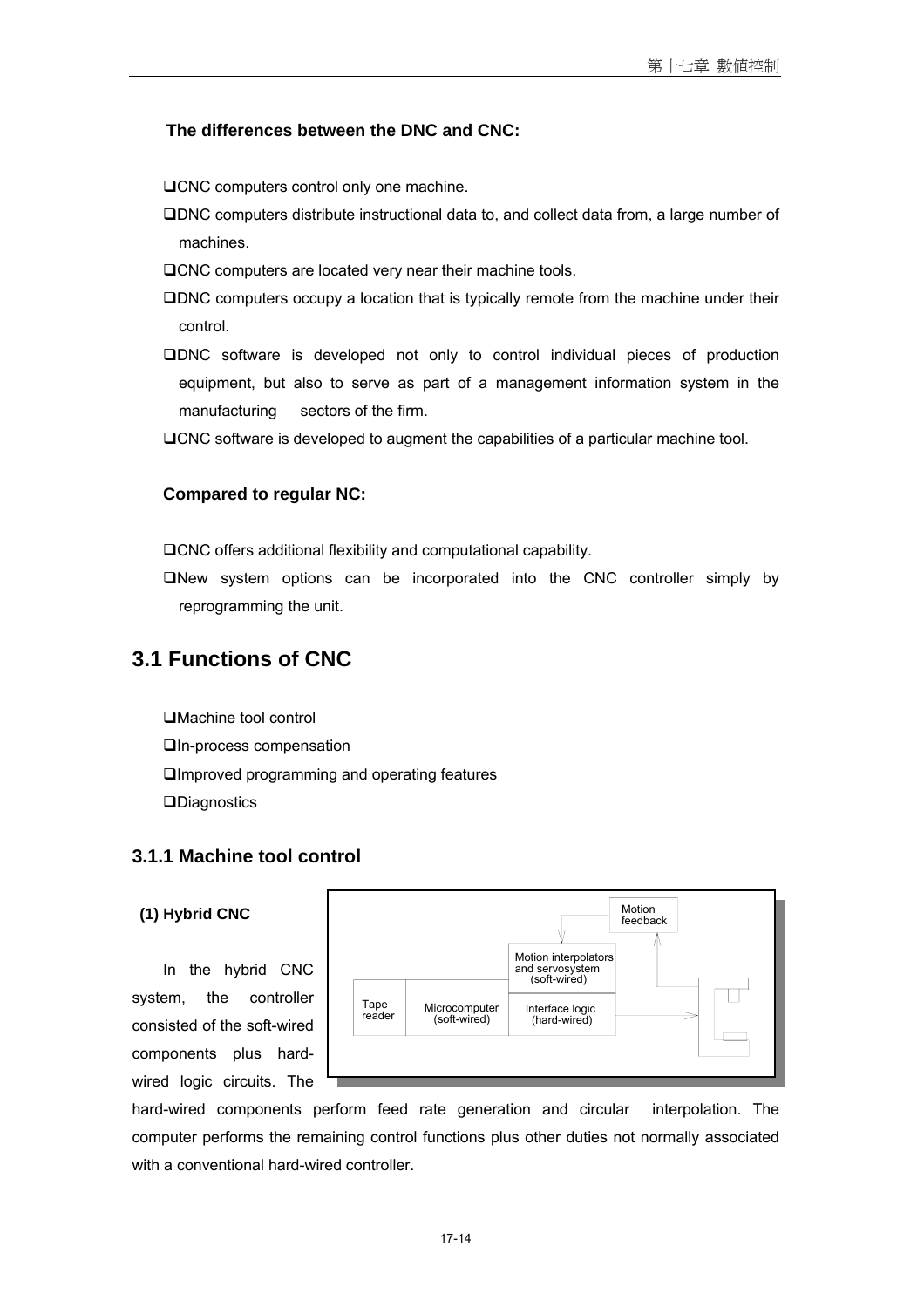#### **(2) Straight CNC**

The straight CNC system uses a computer to perform all the NC functions. The only hardwired elements are



those required to interface the computer with the machine tool and the operator's console. Interpolation, tool postion feedback, and all other functions are performed by computer software.

#### **3.1.2 In process compensation**

Adjustments for errors sensed by in-process inspection probes and guages.

- Re-computation of axis positions when an inspection probe is used to locate a datum reference on a workpart.
- Offset adjustments for tool radius and length.
- Adaptive control adjustments to speed and/or feed.
- Computation of predicted tool life and selection of alternative tooling when indicated.

### **3.1.3 Improved programming and operating features**

Editing of part programs at the machines. Graphic display of the tool path to verify the program. Various type of interpolation: circular, parabolic, and cubic interpolation. Usage of specially written subroutines. Manual Data Input(MDI). **QLocal storage.** 

# **3.2 Advantages of CNC**

The part program tape and tape readers are used only once.

□Tape editing at the machine site.

Metric conversion.

Greater flexibility.

User-written programs

Total manufacturing system.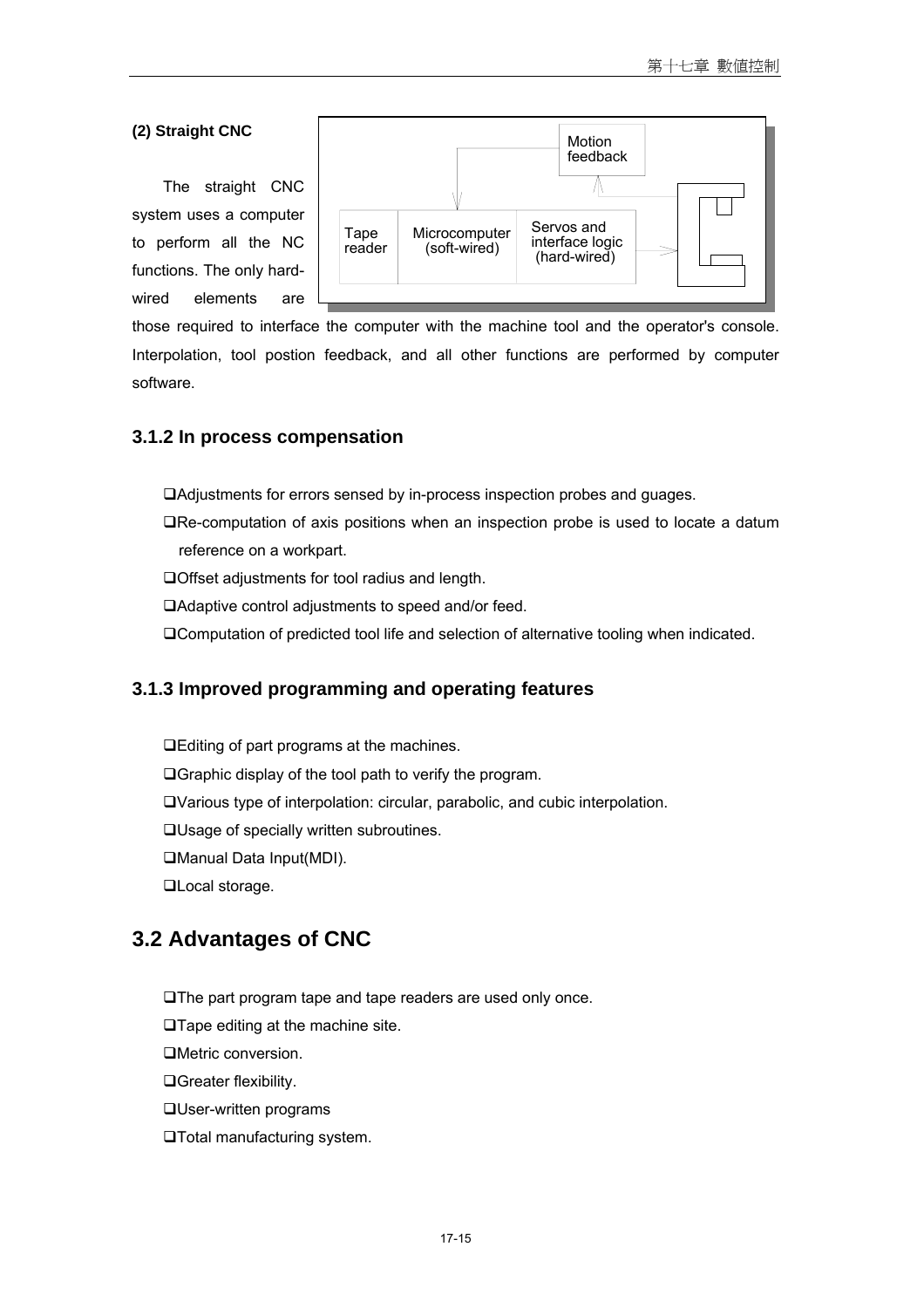### **4.0 Adaptive Control Machining Systems**

Adaptive control(AC) machining system originated out of research in the early 1960s sponsored by the U.S. Air Force at the Bendix Research Laboratory. The initial AC systems were based on analog control device. Today, AC uses microprocessor-based controls and it is typically integrated with an existing CNC system.

For a machining operation, the term ADAPTIVE CONTROL denotes a control system that measures certain output process variables and use these to control speed and/or feed.

The process variables have been used in AC machining systems:

□Spindle deflection □Force **QTorque** Cutting temperature Vibration amplitude **□Horse power** 

**NOTE: The typical measures of performance in machining have been metal removal rate and cost per volume of metal removed.** 

### **4.1 Where to Use Adaptive Control**

The reasons for using NC(including CNC and DNC) are that NC reduces the nonproductive time in a machining operation. This time savings is achieved by reducing such elements as workpiece handling time, setup of the job, tool changes, and other sources of operator and machine delay. Although NC has a significant effect on downtime, it can do relatively little to reduce the in-process time compared to a conventional machine tool. The

 most promising answer for reducing the in-process time lies in the use of adaptive control.

AC determines the proper speed and/or feed during machining as a function of variations in such factors as work-material hardness, width or depth of cut, air gap in the part geometry, and so on.

AC is not appropriate for every machining situation. In general, the following characteristics can be used to identify situations where AC can be beneficially applied: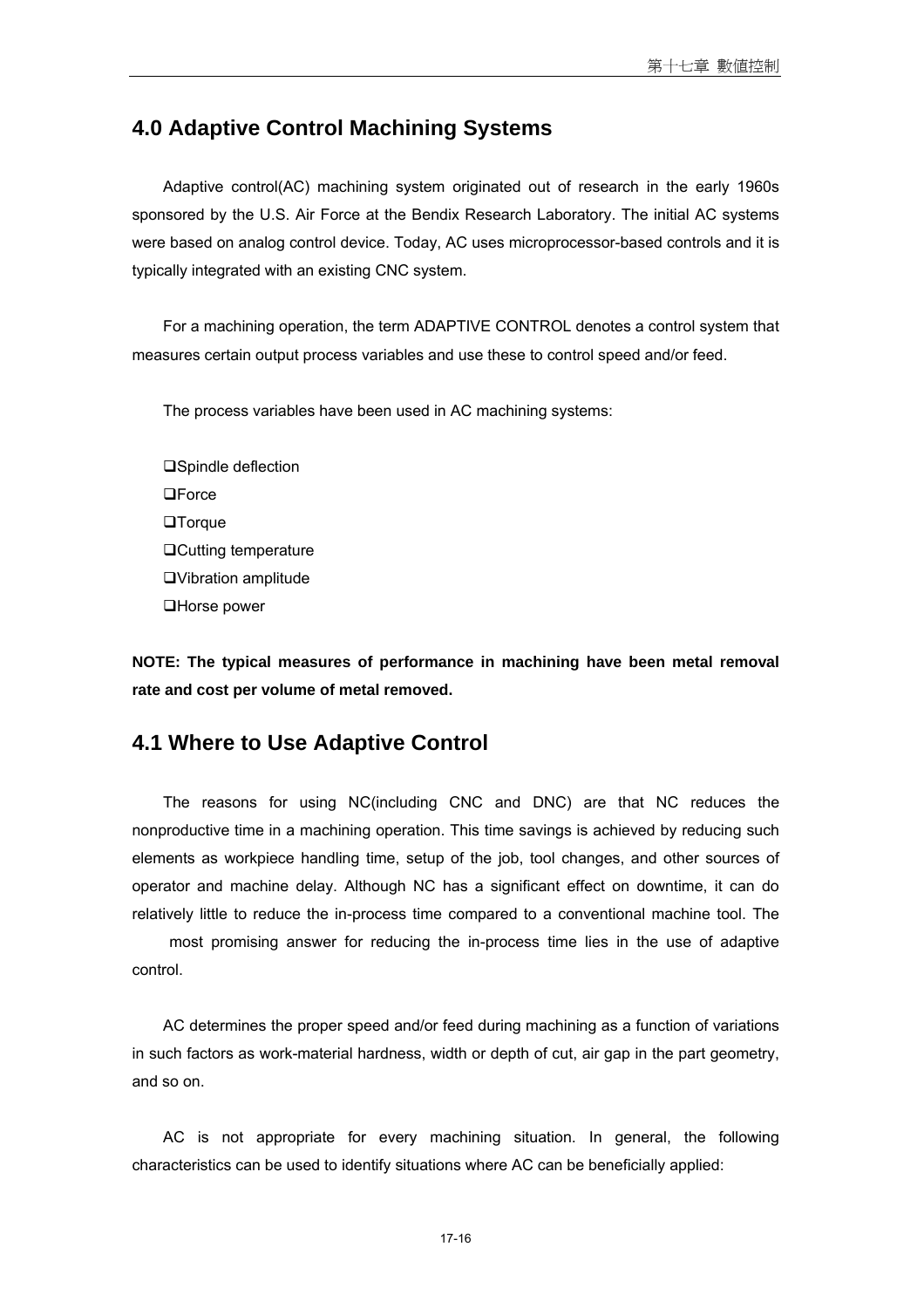The in-process time consumes a significant portion of the machining cycle time.

There are significant sources of variability in the job for which AC can compensate.

 $\Box$  The cost of operating the machine tool is high.

The typical jobs are ones involving steel, titanium, and high strength alloys. Cast iron and aluminum are also attractive candidates for AC.

### **4.2 Sources of variability in machining**

The following are the typical source of variability in machining where adaptive control can be most advantageously applied.

Variable geometry of cut in the form of changing depth or width of cut.

**> Feed rate is adjusted.** 

Variable workpiece hardness and variable machinability.

**> Speed or feed us adjusted.** 

Variable workpiece rigidity.

**> Feed rate is adjusted.** 

Toolwear (Observed that as the tool begins to dull, the cutting forces increase.)

**> Feed rate is adjusted.** 

Air gapping during cutting (No machining is performed and feed-rate maintained )

**> Feed rate is adjusted.** 

### **4.3 Two types of adaptive control**

□Adaptive Control Optimization: ACO □Adaptive Control Constrain: ACC

#### **4.3.1 Adaptive Control Optimization ACO** - Represented by Bendix research

An index of performance is specified for the system. This performance index is a measurement of overall process performance, such as production rate, cost per volume of metal removed.

The objective of the adaptive controller is to optimize the index of performance by manipulating speed and/or feed in the operation.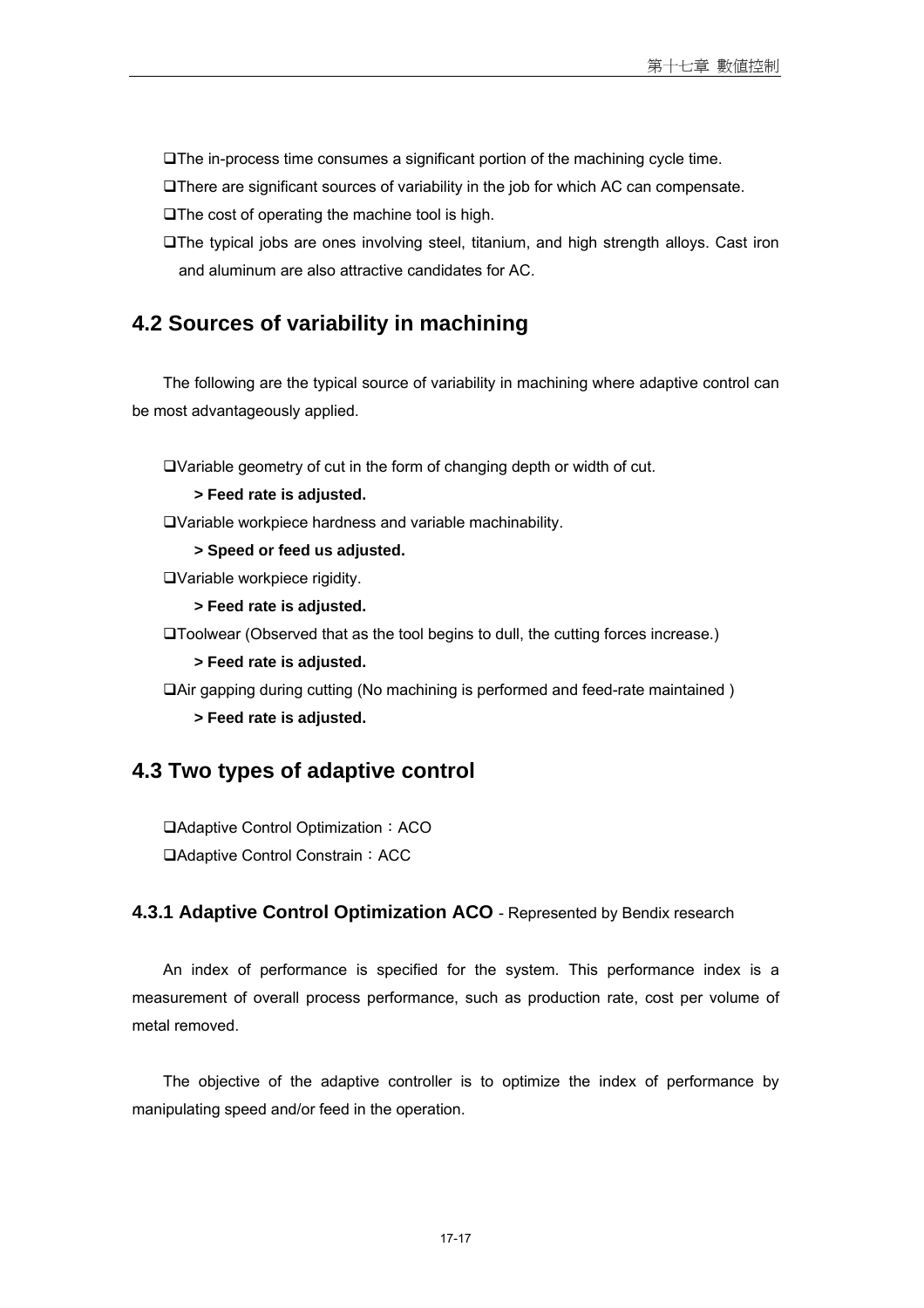#### **IP= a function of MRP/TWR**

where MRP= Material Removal Rate

TWR= Tool Wear Rate ( Cannot be measured on-line)

ACO: MAX. IP

#### **4.3.2 Adaptive Control Constrain**:**ACC**

Utilizing constrain limits imposed on certain measured process variables.

The objective in this system is to manipulate feed and/or speed so that these measured process variables are maintained at or below their constrain limit values.

### **4.4 Operation of an ACC System**

Typical applications of adaptive control machining are in profile or contour milling jobs on an NC machine tool. Feed is used as the controlled variable, and cutter force and horsepower are used as the measured variables.

The reasons to attach an adaptive controller to an NC machine tool are:

- NC machine tools often possess the required servomotors on the table axes to accept automatic control.
- The usual kinds of machining jobs for which NC is used posses the sources of variability that make AC feasible.

The typical hardware components are:

**□Sensor mounted on the spindle** 

> cutter deflection(force, air gap)

**□Sensor to measure spindle motor current** 

> provide an indication of power consumption

□ Control unit/display panel to operate the system

Interface H/W to connect the AC system to the existing NC or CNC control unit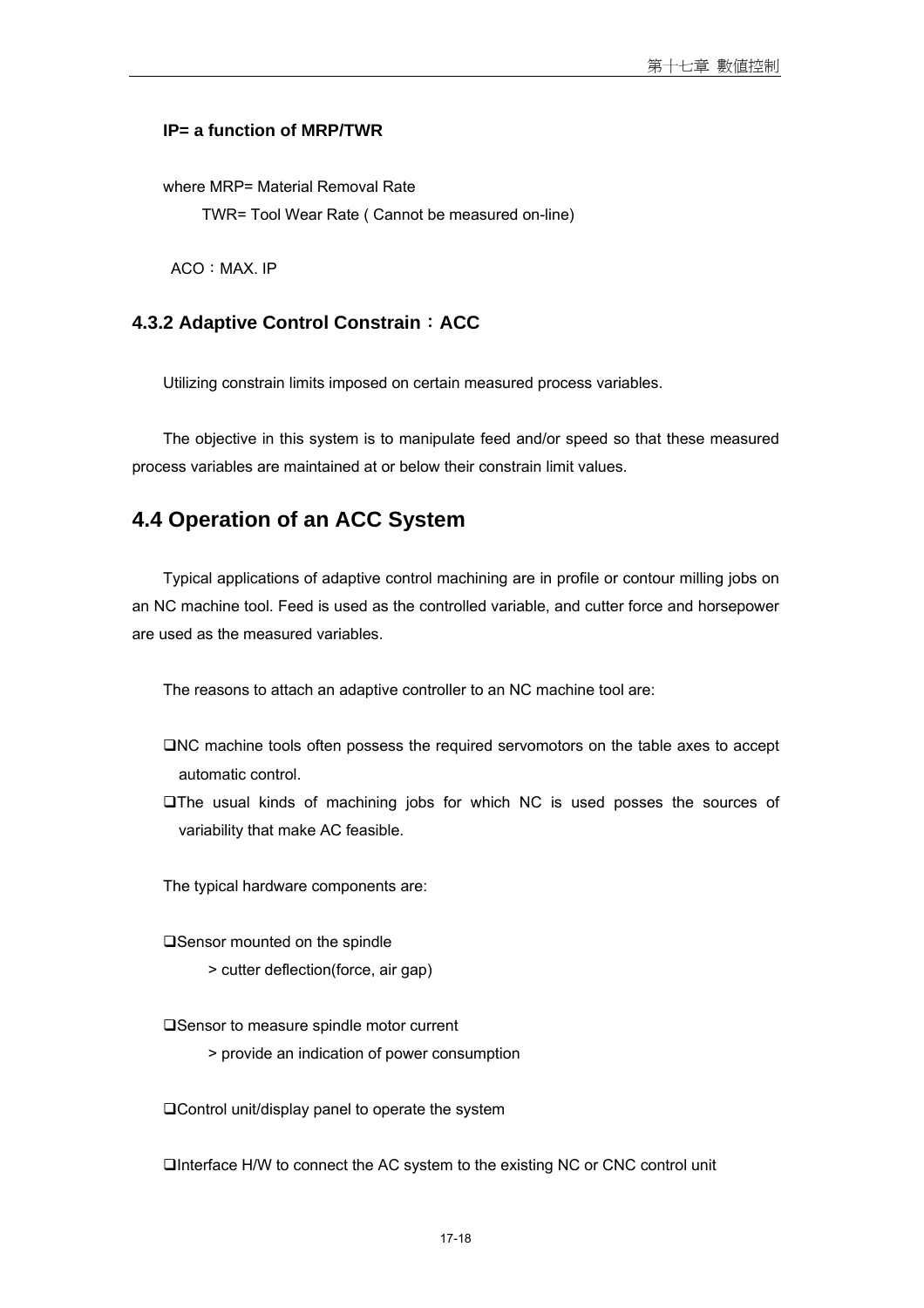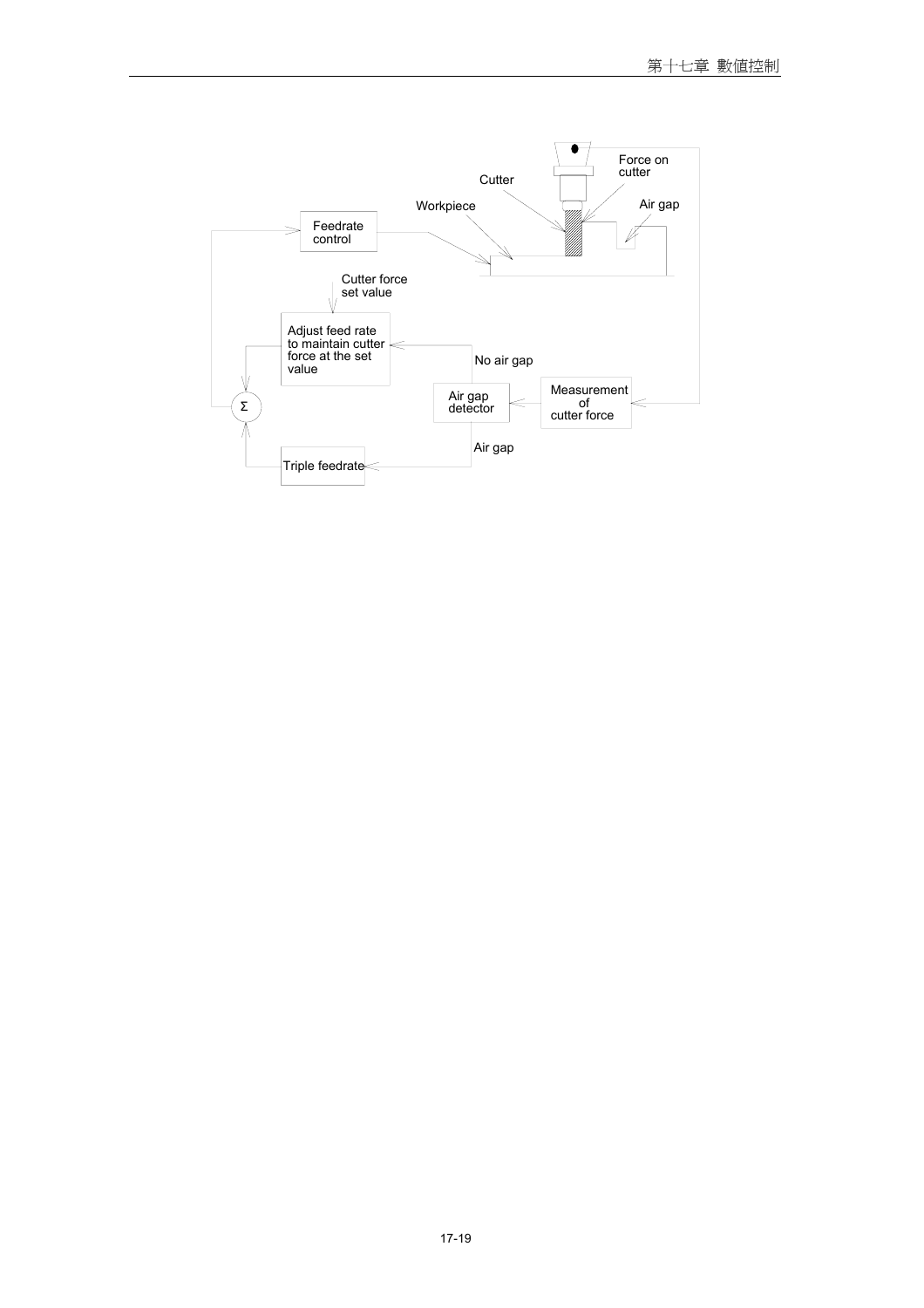# **5.0 Robot Definition**

A robot is a programmable, multi-function manipulator designed to move material, parts, tools, or special devices through variable programmed notions for the performance of a variety tasks.

General purpose robots are most likely to be economical and practical in applications with the following characteristics:

Hazardous working conditions  $\square$  The job is repetitive  $\Box$  The workpart to be moved is heavy

The typical applications performed by the robots are:

□Parts handling Machine loading and unloading  $\square$ Spray painting Welding **QAssembly** 

# **5.1 Robot Physical Configuration**

Almost all present-day commercially available industrial robots have one of the following four configurations:

Polar coordinate configuration

The robot has a rotary base and a pivot that can be used to raise and lower a telescoping arm. On of the most familiar robots, the Unimate Model 2000 series, was designed.

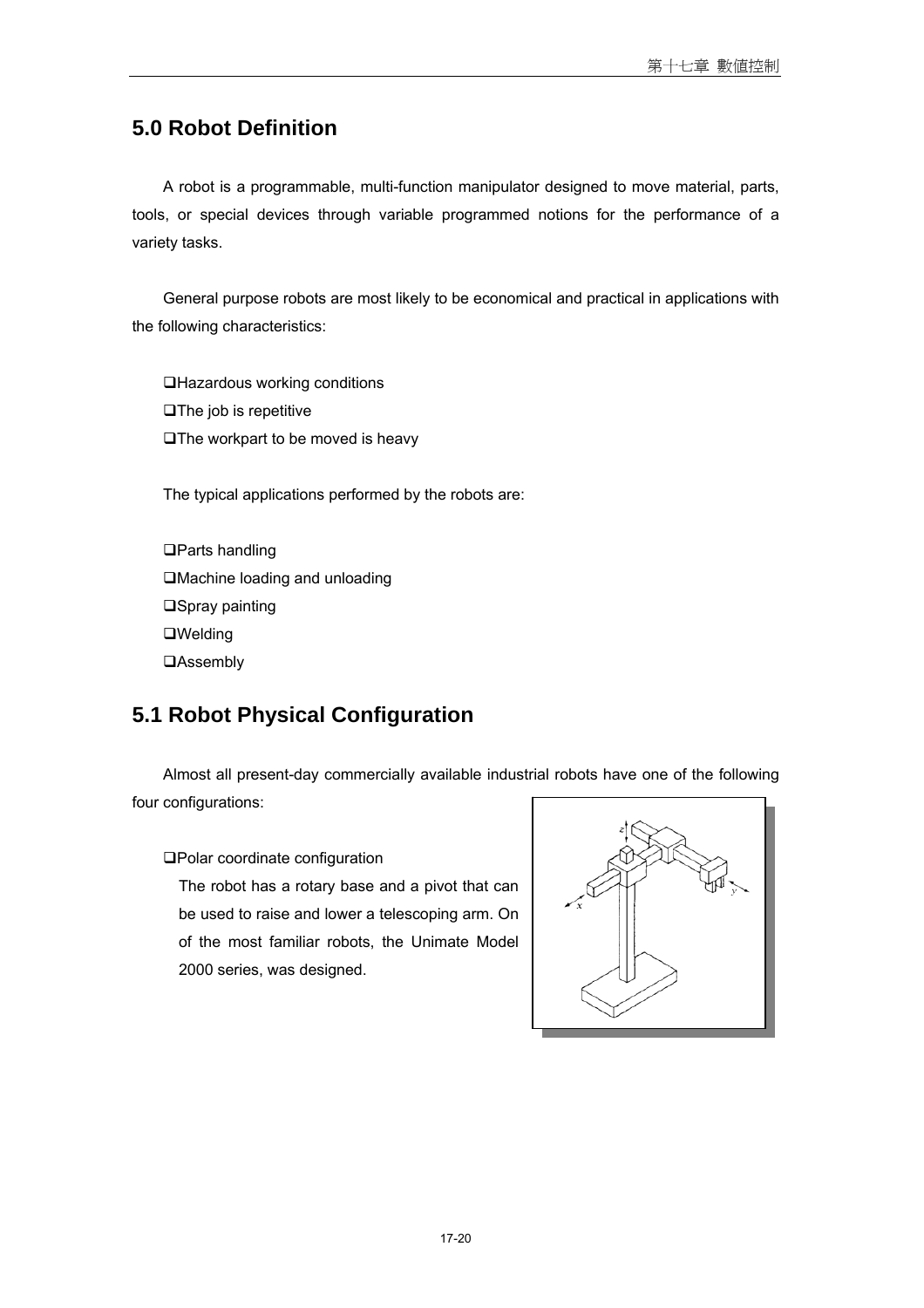#### Cylinderical coordinate configuration

The arm consists of several orthogonal slides which allow the arm to be moved up or down and in and out with respect to the body. The Prab Versatran Model FC is an example.



#### Jointed arm configuration

The jointed arm configuration is similar to the human arm. The arm consists of several straight members connected by joints which are analogous to the human shoulder, elbow, and wrist. The arm is mounted to a base which can be rotated to provided the robot with



the capacity to work within a quasi-spherical space. The Cincinnati Milacron T3 model and the Unimate PUMA model are examples.



#### Cartersian coordinate configuration

The robot consists of three orthogonal slides. By appropriate movements of these slides, the robot is capable of moving its arm to any point within its three dimensional rectangularly shaped workspace.

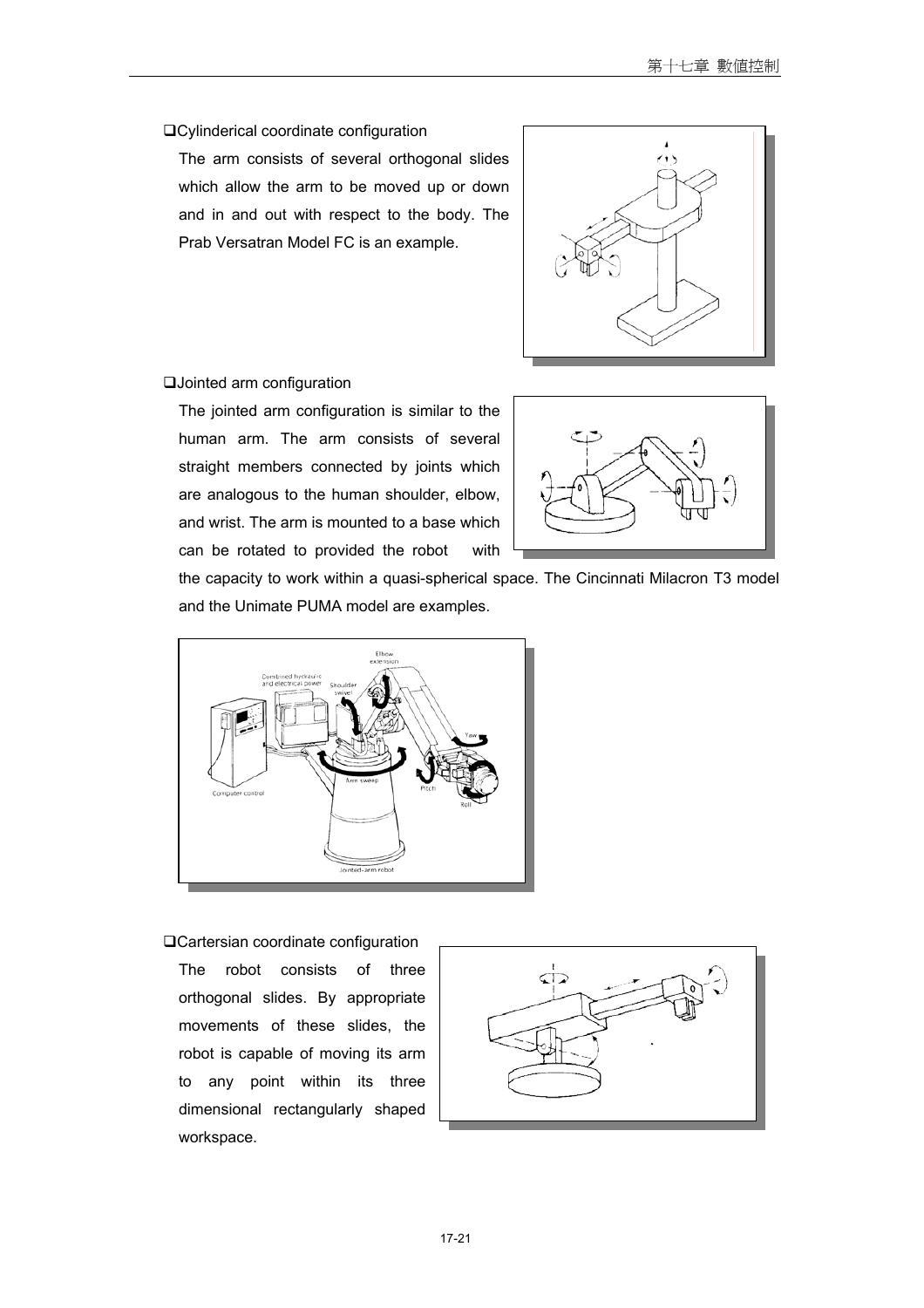# **5.2 Basic Robot Motions**

To do a useful task, the robot arm must be capable of moving the end effector through a sequence of motions and/or positions.

#### **5.2.1 Six degrees of freedom**

- Vertical transver: up-and-down motions of arm, caused by pivoting the entire arm about a horizontal axis or moving the arm along a vertical slide.
- Radial traverse: extension and retraction of the arm ( in-and-out movement ).
- Rotational traverse: rotation about

the vertical axis ( right or left swivel of the robot arm ).

- Wrist swivel: rotation of the wrist.
- Wrist bend: up-or-down movement of the wrist, which also involves a rotational movement.

Wrist yaw: right-or-left swivel of the wrist.

#### **5.2.2 Motion systems**

 $\square$  Point to point (PTP) **QContouring (Continuous path)** 

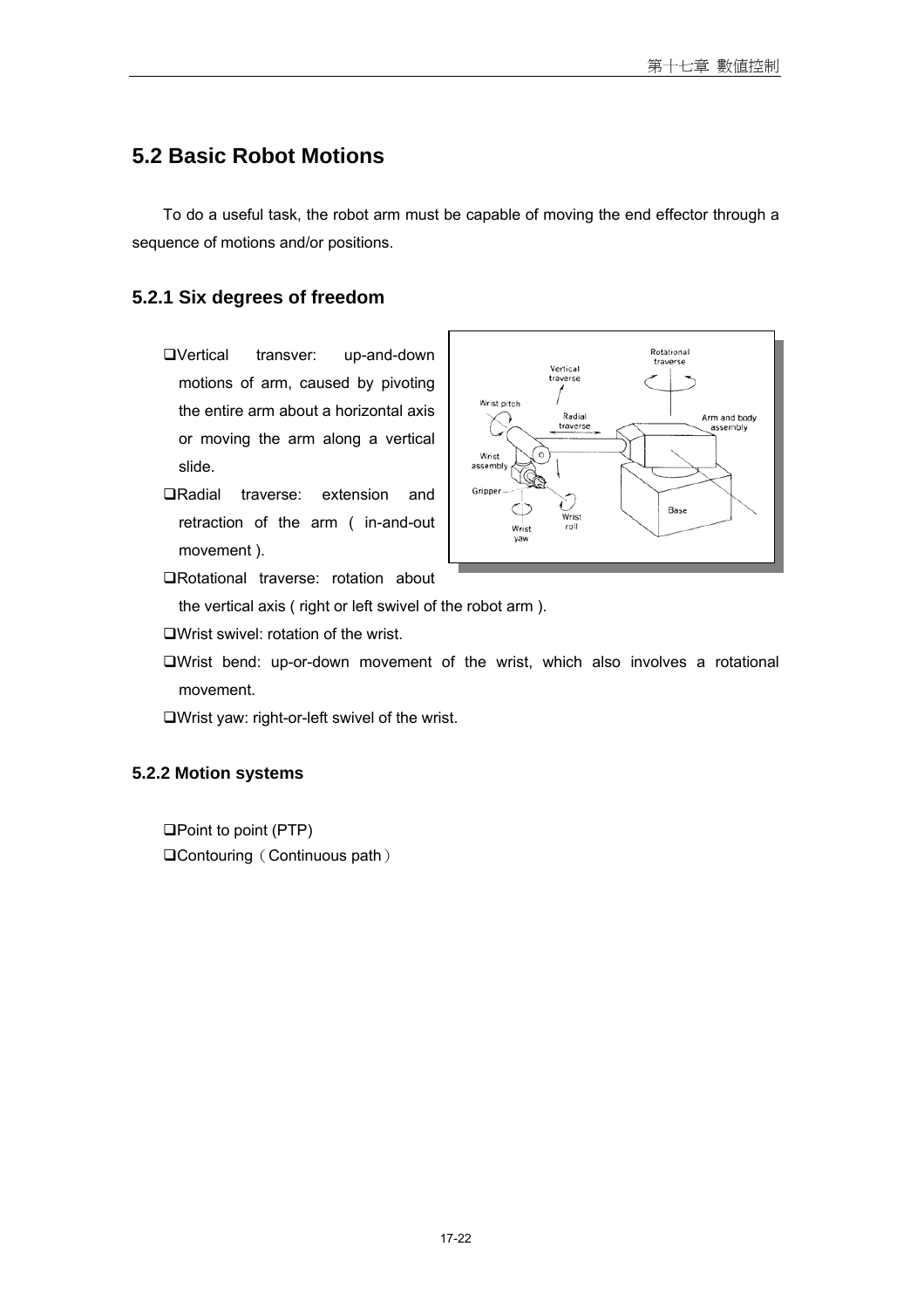# **5.3 End Effectors**(末端受動器)

末端受動器類似於人的手,有時又稱為夾握器(Gripper)或臂端工具(End-of-arm Tooling)。下圖A用來夾、摺或轉動螺帽;圖B用來焊接螺栓;圖C為火焰噴燈加熱;圖D為傾 倒熔融金屬液;圖E為點焊;圖F為工具更換。



# **5.4 Programming the Robot**

Manual method Walkthrough method **QLeadthrough method** Off-line programming

# **5.5 Robotic Sensors**

For certain robot applications, the robot take on more humanlike senses and capabilities in order to perform the task in a satisfactory way.

 $\Box$ Vision sensor: Vision capability would enable the robot to carry out the following kinds of operation:

Retrieve parts which are randomly oriented on a conveyor.

Recognize particular parts which are intermixed with other objects.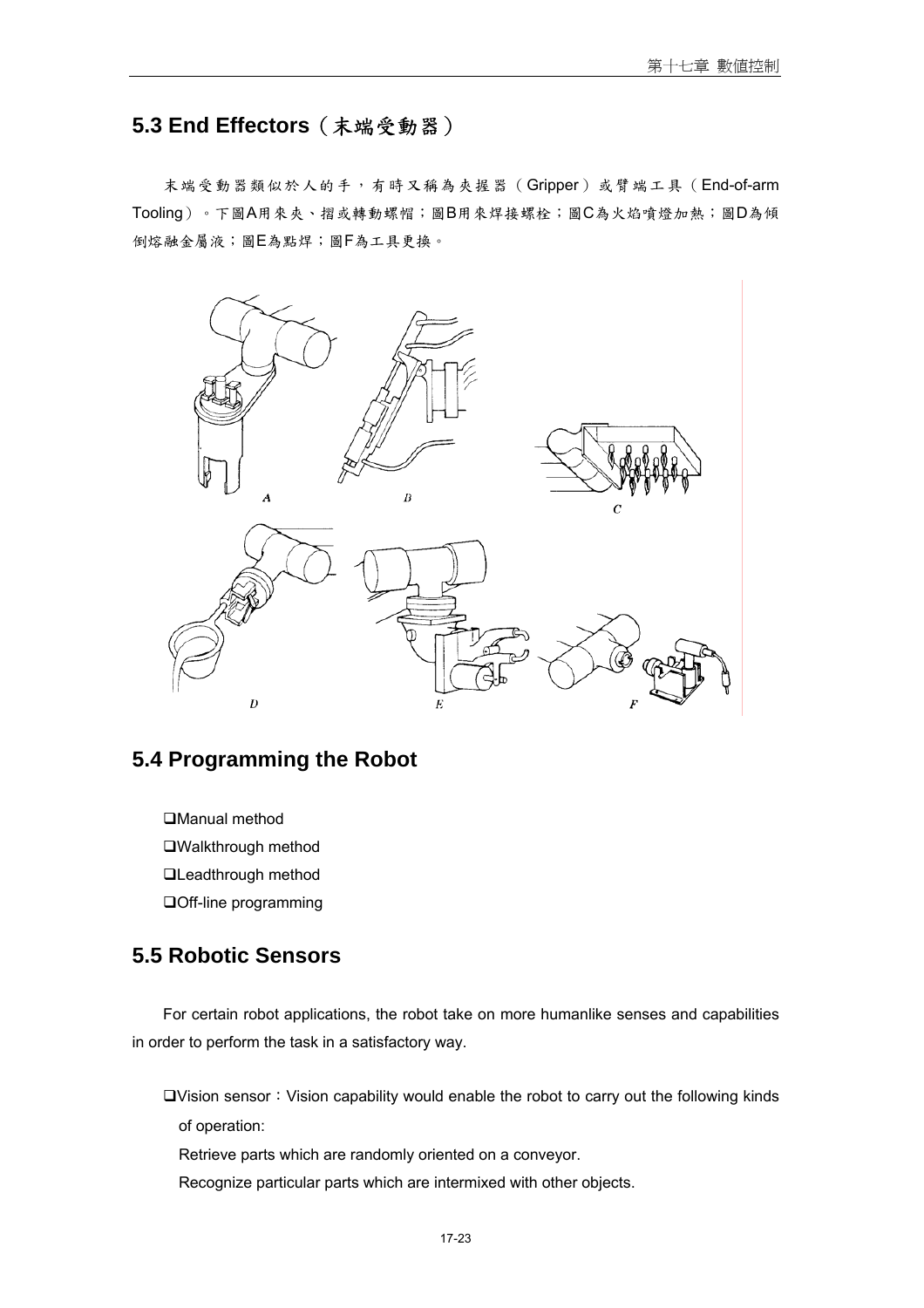Perform visual inspection tasks.

Perform assembly operations which require alignment.

右圖所示為利用三角量測法來定 義輪廓的面積攝影機。

**□Tactile** (觸覺) and proximity sensors : Tactile sensors provide the robot with the capability to respond to contact forces between itself and other objects within its work volume.



右圖所示為裝有觸覺感測器的夾握器。



下圖A為觸覺感測器、圖B為感測器所顯示的扳手頭端外形。



Voice sensors